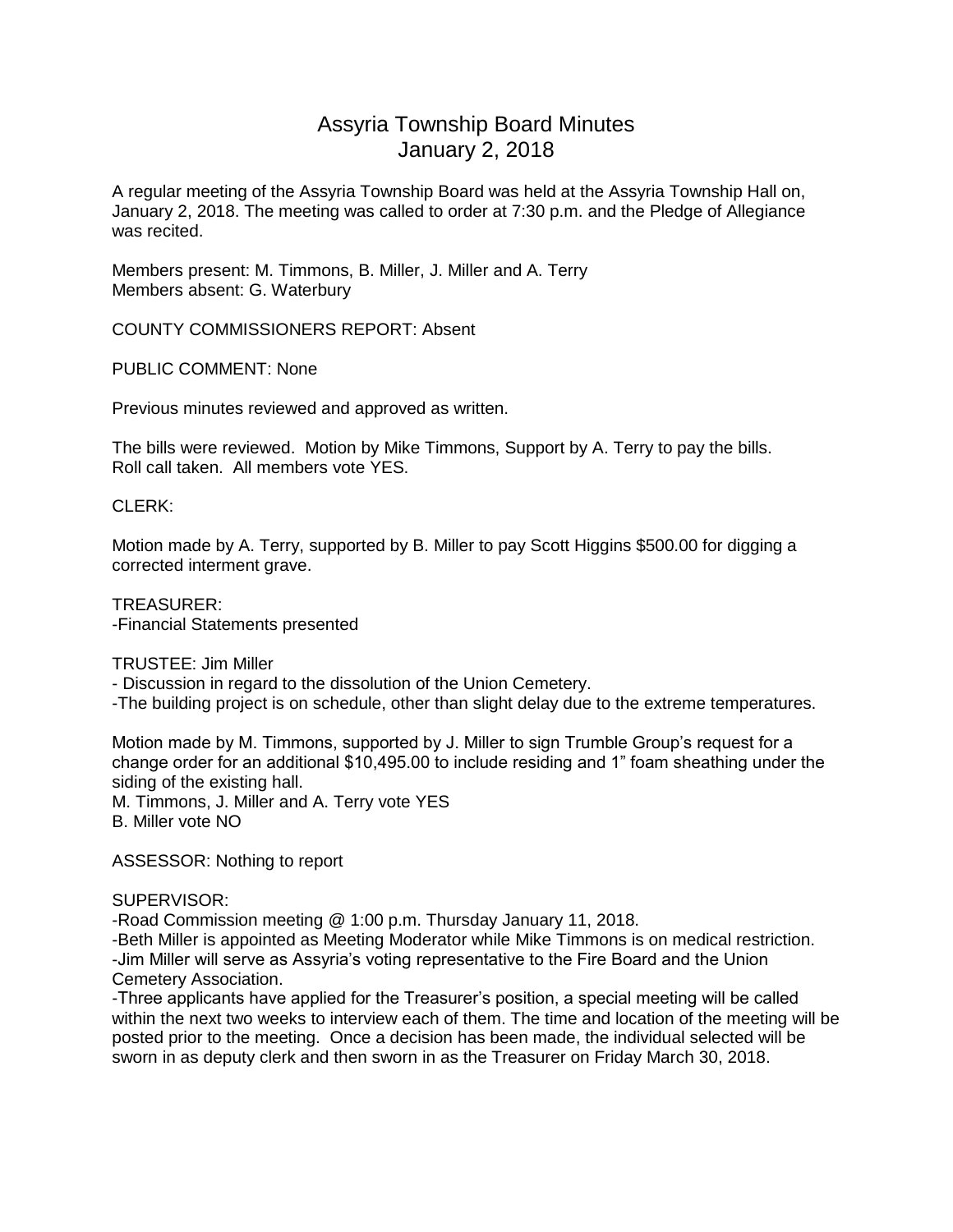- Discussion in regard to finding a part time Michigan Certified Assessing Officer to replace the current Assessor upon his retirement. An ad will be placed in many publications surrounding the Assyria Township area. The ad will read:

### PART-TIME ASSESSOR WANTED

Our present part-time Assessing Officer expects to retire in about one year. Assyria Township is a General Law township of 1,150 parcels consisting mostly of agricultural and residential properties (population of about 2,000) in southeast Barry County. We are looking to hire a parttime Michigan Certified Assessing Officer to replace him upon his retirement. Persons interested may send a letter of interest and resume to:

The Assyria Township Board P.O. Box 211 Bellevue, MI 49021

Closes April 30, 2018.

A Board of Review notice is to be placed in the Reminder the  $3<sup>rd</sup>$  and  $4<sup>th</sup>$  week on February. It should read as follows:

### ASSYRIA TOWNSHIP 2018 BOARD OF REVIEW NOTICE

The Assyria Township Board of Review for 2018 will be held at the Assyria Township Hall, located at 8094 Tasker Road, Bellevue, MI, on the following dates:

> March 06 (Tues) @ 6:00pm to receive the tax roll (MCL211.29(1) March 12 (Mon)  $9 \text{ am} - 12 \text{ pm} - 5 \text{ pm}$ March 14 (Wed) 6 pm - 9 pm March 15 (Thur) 6 pm - 9 pm March 16 (Fri) 6 pm - To close-out paperwork if necessary.

Residents are required to petition in person.

The tentative ratios and the estimated multipliers for each class of real property and personal property of 2018 are as follows:

|                          | Ratio   | <b>Multiplier</b> |
|--------------------------|---------|-------------------|
| Agricultural             | 46.81 % | 1.068             |
| Commercial               | 44.37 % | 1.126             |
| Industrial               | 47.38 % | 1.055             |
| <b>Residential</b>       | 48.03%  | 1.041             |
| <b>Timber Cutover</b>    | 50.00 % | 1.000             |
| Developmental            | 50.00 % | 1.000             |
| <b>Personal Property</b> | 50.00 % | 1.000             |

A notice of the public hearing on the proposed township budget for the fiscal year 2019 and the township's regular meeting schedule needs to be placed in the Reminder in mid-February, in 11 point bold face type.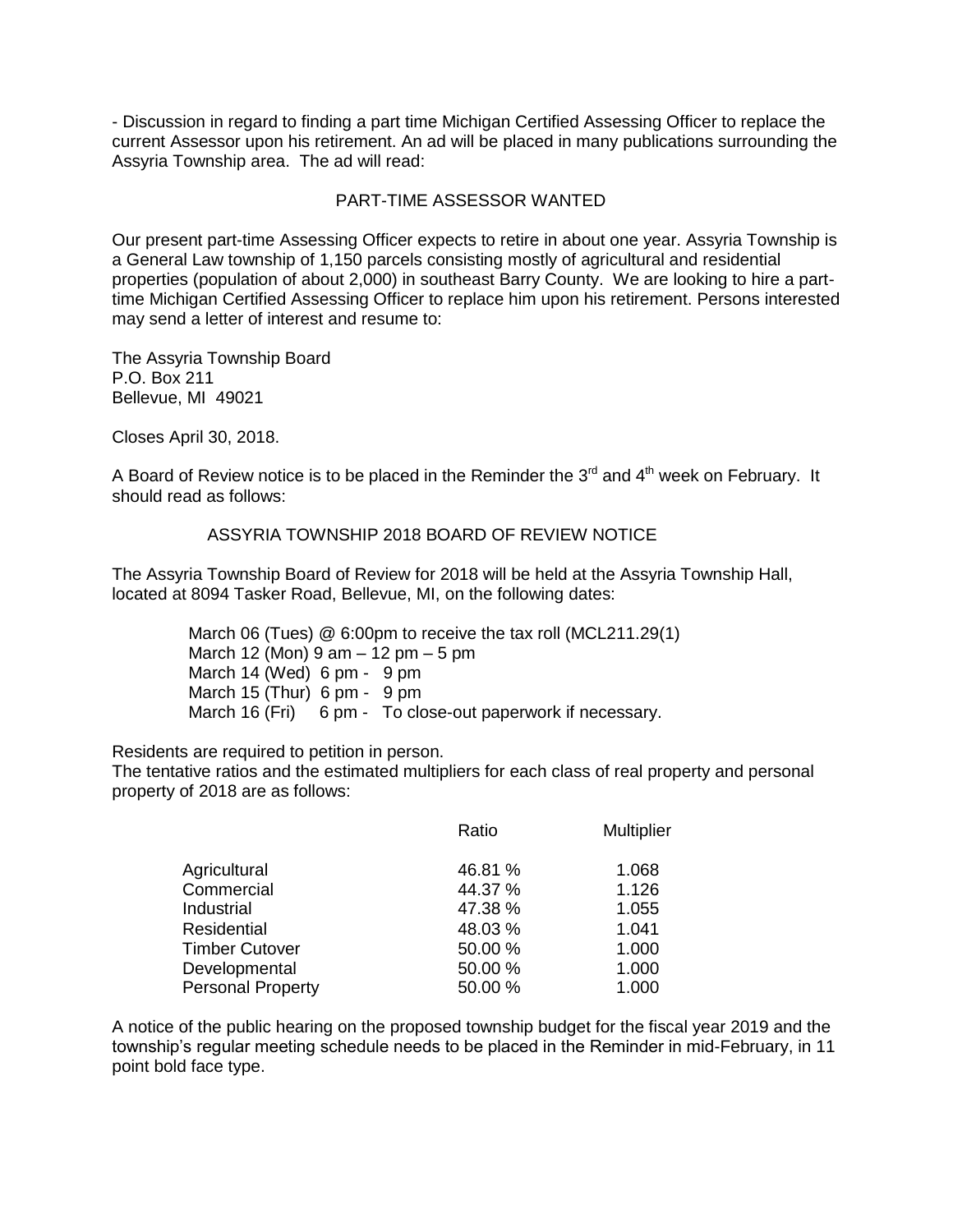Public:

-A Gentleman (100 % disabled veteran) inquired of the Supervisor how to go about requesting a property tax exception.

OLD BUSINESS: None

Meeting adjourned at 8:35 p.m., Respectfully submitted, Annette Terry, Assyria Township Clerk

## **The ASSYRIA TOWNSHIP BOARD**

**will hold a special meeting at 6 pm on Thursday 11 Jan at the township hall to interview three applicants for the upcoming vacant Township Treasurer position.**

**The Board may make its selection after the interviews.** 

<u> In Indian Indian Indian Indian Indian Indian Indian Indian Indian Indian Indian Indian Indian Indian Indian Indian Indian Indian Indian Indian Indian Indian Indian Indian Indian Indian Indian Indian Indian Indian Indian </u>

# The Union Cemetery Association meeting at Baltimore Township hall @ 7 p.m. on Thursday 18 January will now be held at the Johnstown Township hall #######################################

Assyria Township Board Minutes December 4, 2017

A regular meeting of the Assyria Township Board was held at the Assyria Township Hall on December 4, 2017. The meeting was called to order at 7:30 p.m. and the Pledge of Allegiance was recited.

Members present: M. Timmons, J. Miller, E. Waterbury, B. Miller and A. Terry

COUNTY COMMISSIONER:

-The commission has several appointments available on a number of boards. -The commission will be holding budget hearings

PUBLIC COMMENT: None

Previous minutes were reviewed and approved as written.

The bills were reviewed.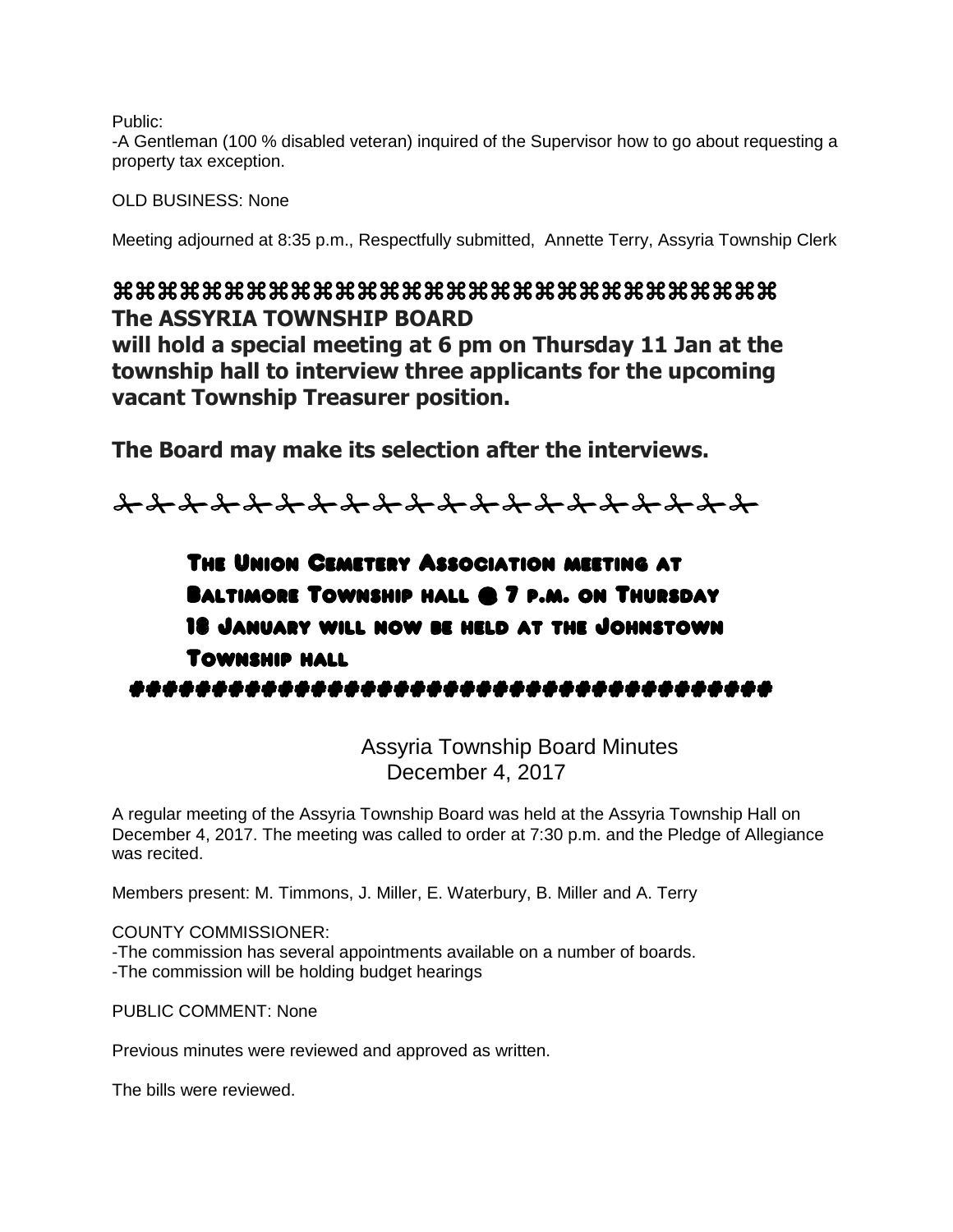Motion made by M. Timmons, supported by J. Miller to upgrade to 200 Amp underground electric service. All members vote YES.

Motion made by J. Miller, supported by Gene Waterbury to pay \$687.50 to Consumers Power for the upgrade. All Members vote YES

Motion made by Jim Miller, supported by G. Waterbury to pay the bills. All members vote YES.

### CLERK:

-The November 7, 2017 election went okay. There were a number of people that did not sign their application for a ballot and a couple that did not sign their ballot.

-The tabulator went off count after absentee ballots were processed.

-Assyria and a few another townships were required to come in for a recount. It is unknown, but suspected a ballot with a coffee stain may have caused the miscount.

-Assyria and a few another townships were audited. Just a couple of issues were discussed. It is a requirement for the Supervisor, Treasurer and the Clerk to be at both the preliminary and public testing. The township's meeting to appoint election workers should be a separate meeting, similar to our annual meeting and we should consider having more Democrat workers. -Request for reimbursement for the election has been made to the county.

TREASURER: -Taxes went out.

-Will be resigning effective March 31, 2018.

### TRUSTEE: None

### Assessor:

-There will be a number of Assessment changes in 2018. The assessor's computer issued by the township may not be adequate to handle the assessing program after the changes.

- The assessment company (see 3 Oct 2016 minutes {CLR Appraisals}) that has been assisting in Assyria Township's assessments has been dissolved and longer exists

- The Assessor expects to retire before too long. He suggests it would be appropriate to hire him an apprentice with the idea that the apprentice would take over upon retirement.

### SUPERVISOR:

- The Supervisor requested an ad be placed in the Reminder and Banner advertising for a new treasurer:

Township residents interested in being appointed to the position should provide a resume and letter to the Assyria Township Supervisor, 7415 Wolf Road, Bellevue, MI 49021. Synopsis of Duties: Collects real and personal property taxes, keeps an account of township receipts, (revenues) and expenditures, collects and disburses township checks, deposits township checks, deposits township revenues, must appoint a deputy, must be bonded, serves as a member of the township elections commission. Requirements for the position: Strong computer skills, bookkeeping and accounting background, along with the ability to interact well with the community.